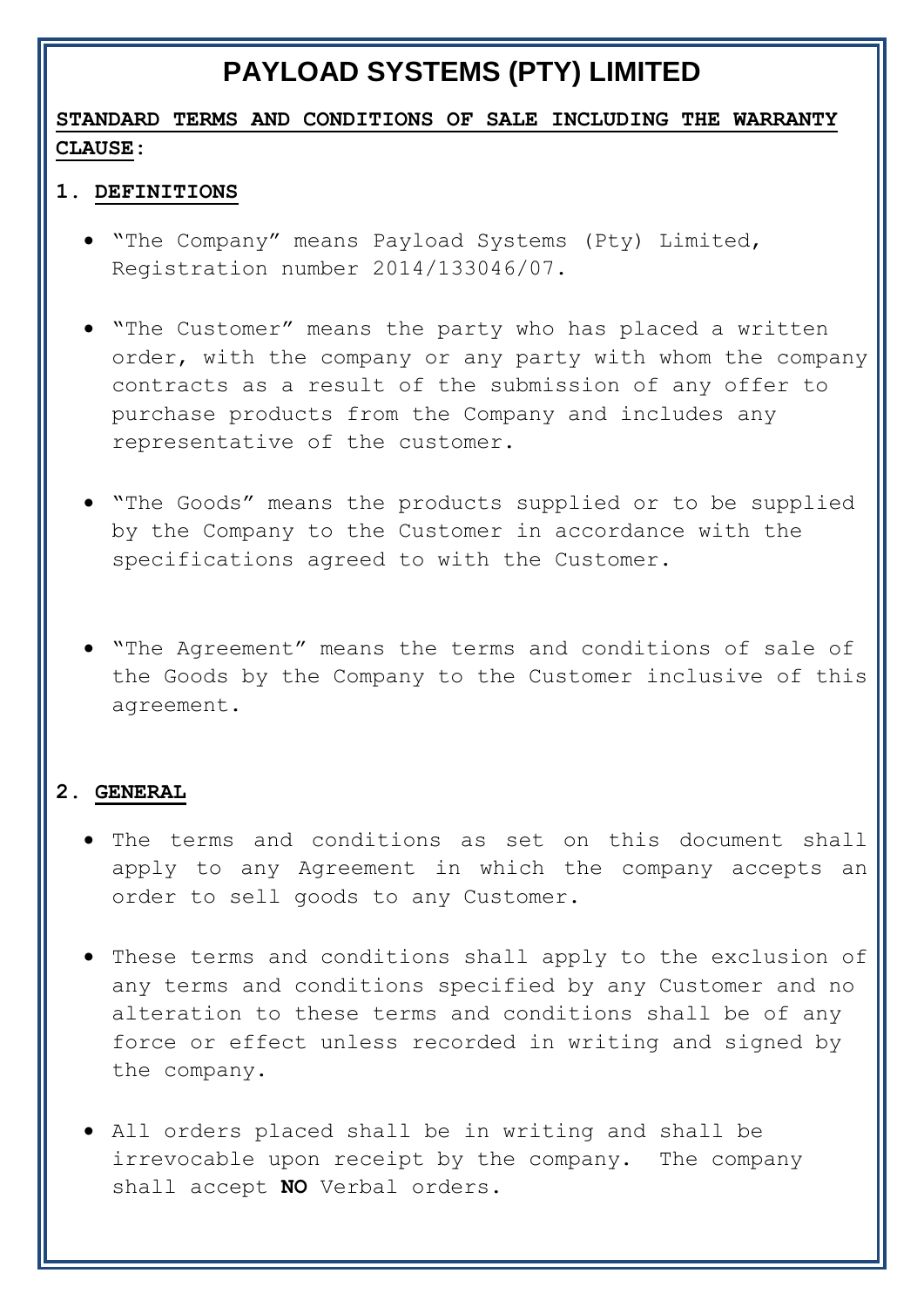#### **3. CANCELLATION TERMS**

 Should an order be cancelled within 10 days before delivery date, a cancellation fee of 50% of the full contract value and be payable upon cancellation**.**

#### **4. DELIVERY PERIOD**

 Actual delivery will be confirmed on date of order and will depend on the actual workload at that point in time.

#### **5. PRICES AND PAYMENT**

- The price payable by the Customer for the Goods shall the price set out in the quotation. The cost of any change after the initial agreement will be for the Customer's account.
- Due to the unforeseen exchange rate fluctuations of the Rand against other currencies, certain of our imported componentry is subject to price escalations, with substantiated confirmation thereof will be added to the price payable by the Customer.
- Only written quotations shall be binding upon the Company and shall lapse if an order is not placed by the Customer within the validity of the quotation or if not specified, within 30 days of the date of submission of such quotation.
- The full price for the supply of the Goods plus VAT and any other changes applicable to the order shall be payable, become available for collection or delivery whichever is the soonest, unless other terms are specifically agreed by the Company and confirmed in writing.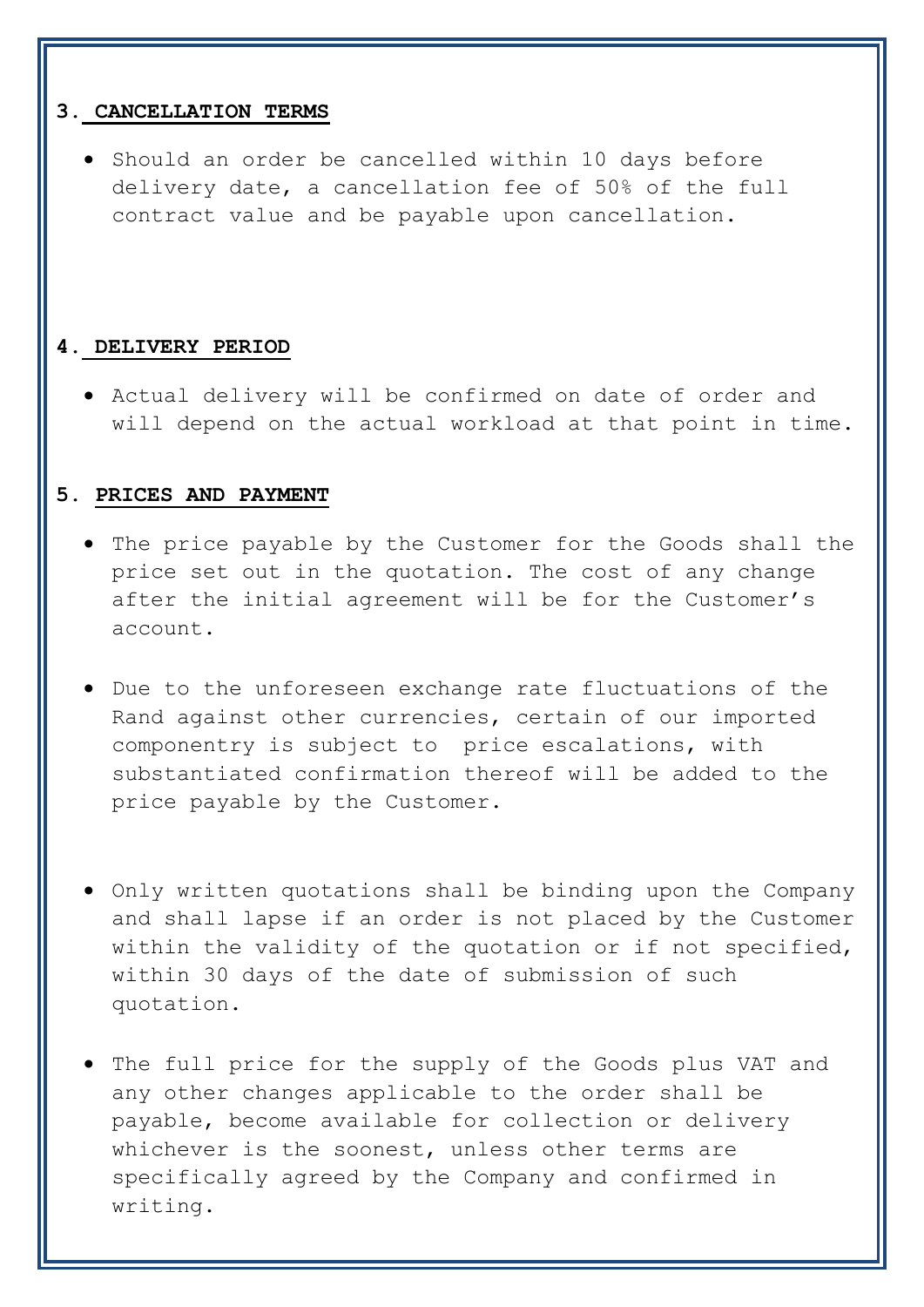#### **6. COLLECTION, RISK AND OWNERSHIP**

- The Goods will become available for collection from the Company on the date specified in the order or such other date as provided by the Company or the Customer.
- Inspection and acceptance must be effected by your appointed representative at our premises before despatching.
- Delivery of the Goods (at an alternative premises to that of the Company) will be done if arranged upon placement of order and will be covered by our Insurers only whilst on our premises and during the manufacturing process only. Once the goods leave the premises of the Company the Customer accepts full risk and responsibility for damage or loss not withstand the fact that an employee of the Company has driven the vehicle.
- Any time or date specified for delivery is intended to be an estimate only and the Company shall under no circumstances whatsoever be liable for any loss or profit or consequential damages suffered by the customer arising out of the Company's failure to deliver timeously or at all.
- Due to stock availability and on a first come first serve basis, approximately 4 – 6 weeks after receipt of official order actual delivery will be confirmed dependant on workload at that time and upon chassis availability.
- All Goods collected in terms of this Agreement shall remain the property of the Company until payment in full has been received from the customer. In the event of the default by the Customer, the company shall be entitled to take possession of the Goods without prejudice to any rights the Company may have at law or in terms of this agreement.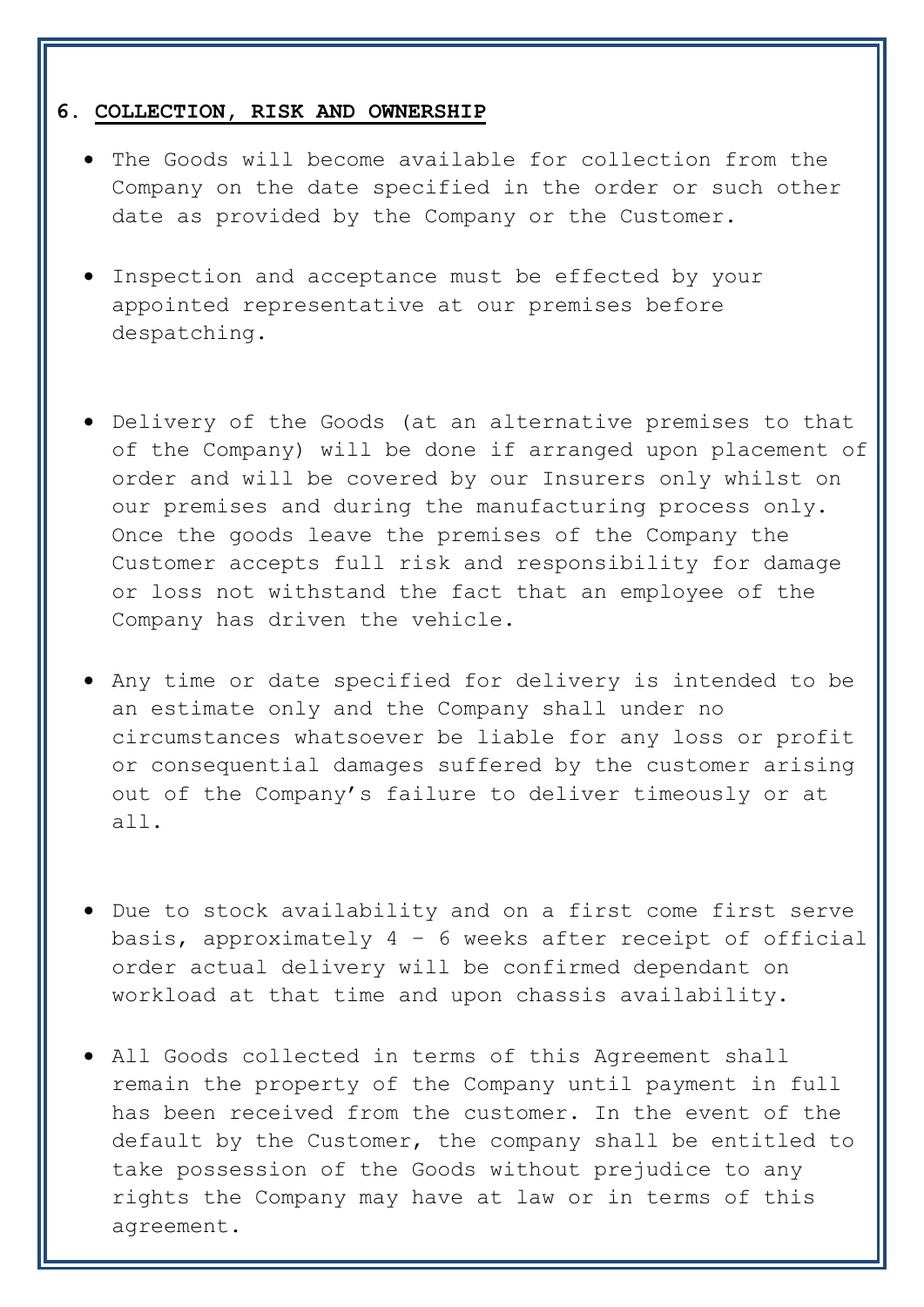If the Customer does not collect the goods within 3 days from the collection date, an invoice will be affected and payment will be due from the invoice date. Notwithstanding anything to the contrary the risk of damage to the goods will pass to the Customer after 3 days and the Costumer will have to claim against the Company for whatsoever nature.

#### **7. LIABILITY AND INDEMNITY**

 While the Company acknowledges that the Goods will be manufactured and supplied in accordance with the specifications of the purchaser (the Customer), the Company shall, under no circumstances whatsoever, be liable to the Customer or any third party as a result of any act or omission by the Company in the design and materials.

#### **8. WARRANTY CLAUSE**

- Payload Systems (Pty) Limited warrants each new product manufactured and sold to be free from defects in material, workmanship and construction in accordance with specifications for a period of one year after delivery, or deemed delivery.
- If examination by Payload Systems (Pty) Limited at our premises (or at an alternatively agreed premises) discloses that the product has defects, then shall repair or replacement, at our exclusive discretion, the defective product or its components.
- Payload Systems (Pty) Limited is not responsible for products which have been subject to abuse, misuse, alteration, accident or for repairs not performed by Payload Systems (Pty) Limited, nor if the goods were utilised for any purpose other than for which the goods were designed.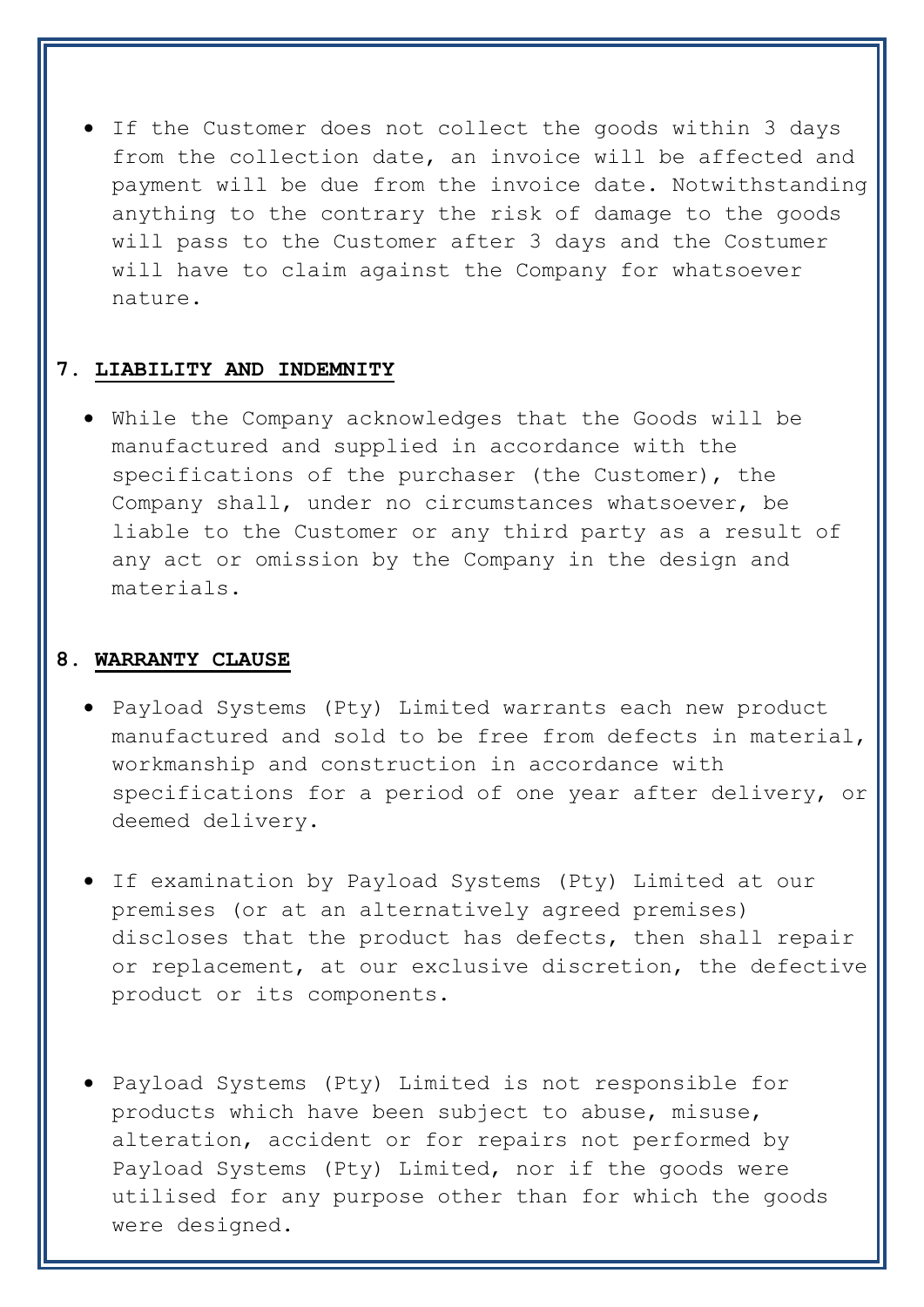- Payload Systems (Pty) Limited not be liable for any delivery. The foregoing warranty constitutes Payload Systems (Pty) Limited sole liability, and is in lieu of any other warranty. Payload Systems (Pty) Limited shall not be responsible for any incidental or consequential damages arising from any breach of warranty or due to the manufacture of the gods. And return transportation charges. NO product shall be returned unless an authorization / order number is received, which will be furnished by request.
- The foregoing warranty constitutes Payload Systems (Pty) Limited sole liability, and is in lieu of any other warranty. Payload Systems (Pty) Limited shall not be responsible for any incidental or consequential damages arising from any breach of warranty or due to the manufacture of the goods.

### **9. WHOLE AGREEMENT**

- This Agreement constitutes the whole agreement between the customer and the company relating to the goods and save as otherwise provided for herein , no amendment, alteration, addition, deletion or variation will be of any force or effect unless reduced to writing and signed by the parties
- The parties agree that no other terms and conditions, weather oral or written and weather express or implied will be applicable to this agreement.
- **•** Save for warranties given in the agreement and any other written warranties given to the customer, the company makes no other warranty representations in respect of the goods or their use of any purpose.